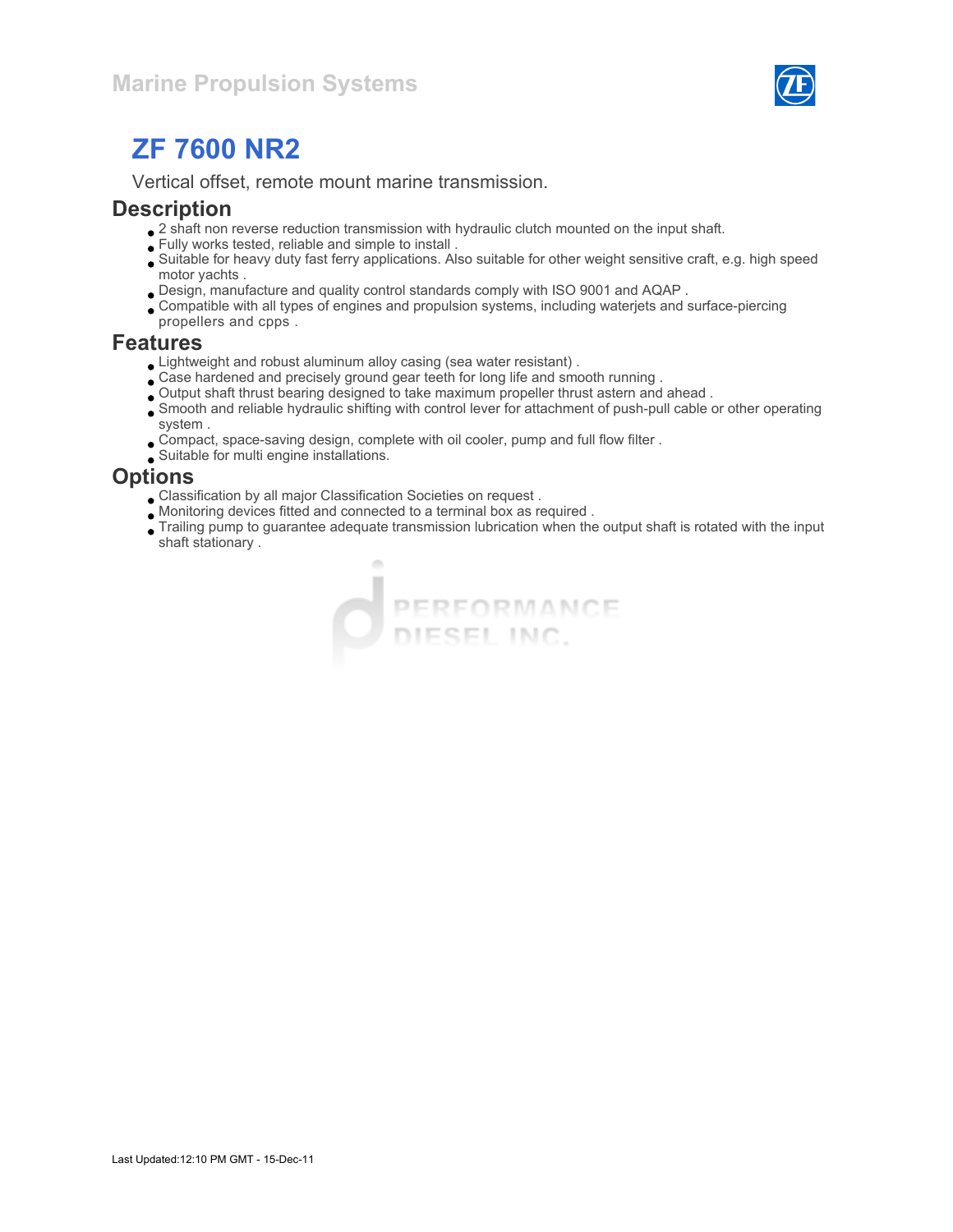

#### Pleasure Duty

| <b>RATIOS</b>                                                         | MAX.<br><b>TORQUE</b> | POWER/RPM<br><b>INPUT POWER CAPACITY</b> |                                                  |    |           |          |    | MAX.<br><b>RPM</b> |    |                |      |
|-----------------------------------------------------------------------|-----------------------|------------------------------------------|--------------------------------------------------|----|-----------|----------|----|--------------------|----|----------------|------|
|                                                                       | Nm                    | ftlb                                     | <b>kW</b>                                        | hp | <b>kW</b> | hp       | kW | hp                 | kW | hp             |      |
|                                                                       |                       |                                          |                                                  |    |           | 1800 rpm |    | 2000 rpm           |    | 2100 rpm       |      |
| $1.485^*$ , $1.828^*$ , $2.037$ , $2.231^*$ ,<br>2.565, 2.773*, 2.905 | 13100                 |                                          | 9662 1.3717 1.8395 2469 3311 2743 3679 2881      |    |           |          |    |                    |    | $ 3863\rangle$ | 2300 |
| $\blacksquare$ 3.174*                                                 | 12371                 |                                          | 9124 1.2954 1.7372 2332 3127 2591 3474 2720 3648 |    |           |          |    |                    |    |                | 2300 |

\* Special Order Ratio.

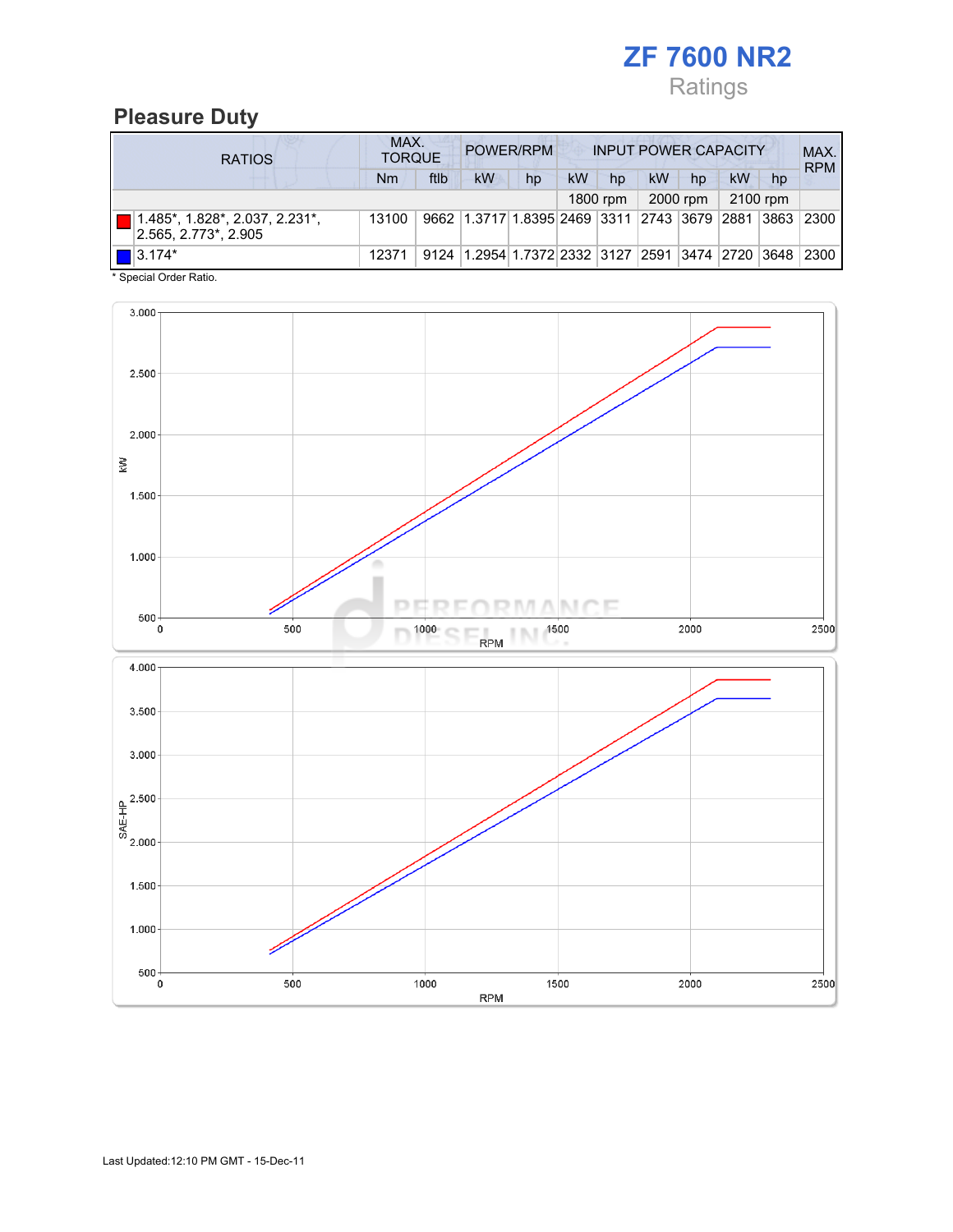# ZF 7600 NR2 Ratings

## Light Duty

| <b>RATIOS</b>                                                      | MAX.<br>POWER/RPM<br><b>INPUT POWER CAPACITY</b><br><b>TORQUE</b> |      |                                                        |    |    |          |    |          | MAX.<br><b>RPM</b> |    |  |
|--------------------------------------------------------------------|-------------------------------------------------------------------|------|--------------------------------------------------------|----|----|----------|----|----------|--------------------|----|--|
|                                                                    | Nm                                                                | ftlb | kW                                                     | hp | kW | hp       | kW | hp       | <b>kW</b>          | hp |  |
|                                                                    |                                                                   |      |                                                        |    |    | 1800 rpm |    | 2000 rpm | 2100 rpm           |    |  |
| $\parallel$ 1.485*, 1.828*, 2.037, 2.231*,<br>2.565. 2.773*. 2.905 | 12800                                                             | 9441 | 1.3403 1.7974 2413  3235  2681  3595  2815  3775  2300 |    |    |          |    |          |                    |    |  |
| $  $   3.174*<br>$*$ On a simil Onder Definition                   | 12371                                                             |      | 9124 1.2954 1.7372 2332 3127 2591 3474 2720 3648 2300  |    |    |          |    |          |                    |    |  |

Special Order Ratio.

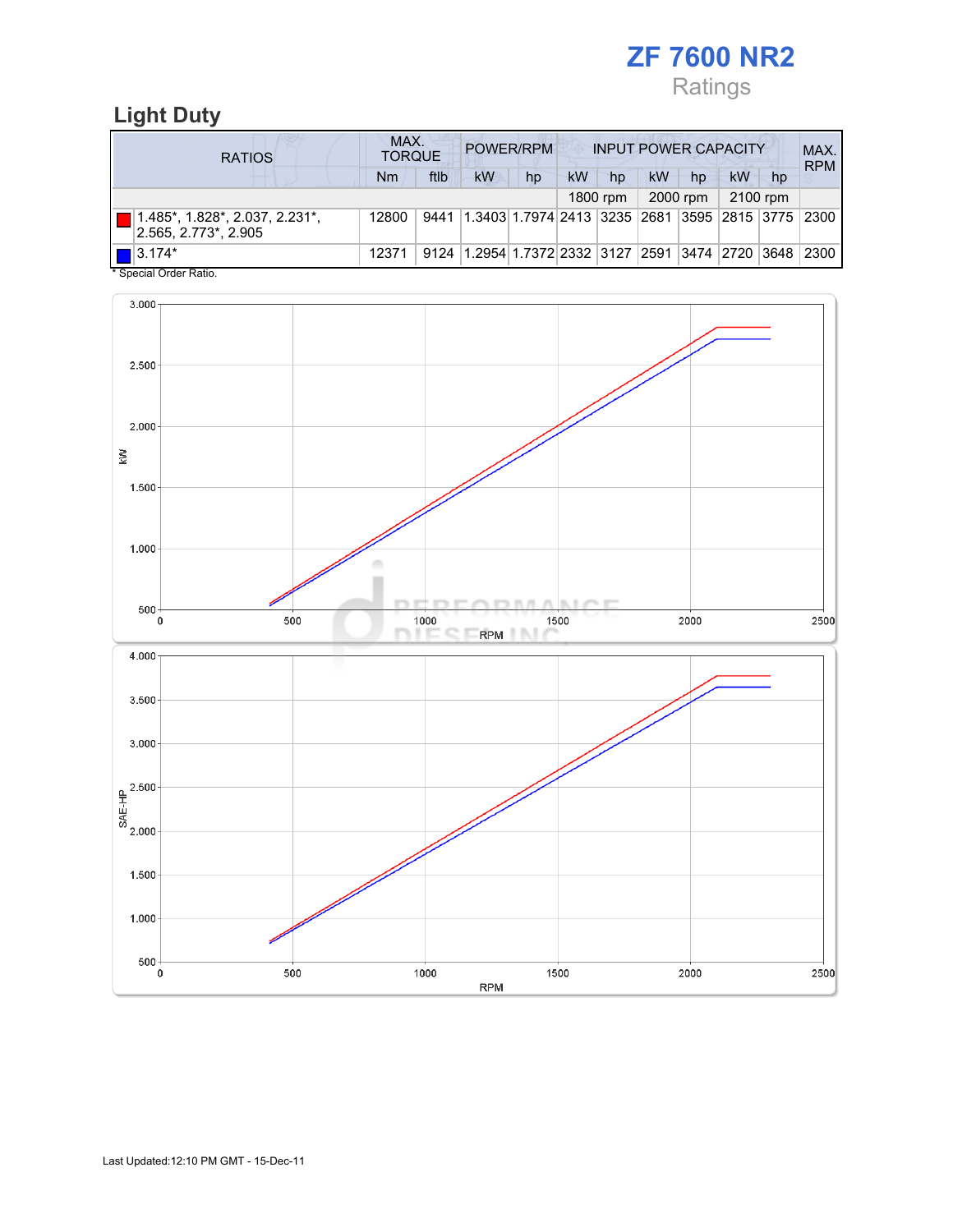# ZF 7600 NR2 Ratings

## Medium Duty

|  | <b>RATIOS</b>                                                     |       | MAX.<br>POWER/RPM<br><b>INPUT POWER CAPACITY</b><br><b>TORQUE</b> |                                                  |    |    |          |    |          |    |          |            |
|--|-------------------------------------------------------------------|-------|-------------------------------------------------------------------|--------------------------------------------------|----|----|----------|----|----------|----|----------|------------|
|  |                                                                   | Nm    | ftlb                                                              | kW                                               | hp | kW | hp       | kW | hp       | kW | hp       | <b>RPM</b> |
|  |                                                                   |       |                                                                   |                                                  |    |    | 1600 rpm |    | 1800 rpm |    | 2000 rpm |            |
|  | $ 1.485^*$ , 1.828 $^*$ , 2.037, 2.231 $^*$ ,<br>$ 2.565, 2.773*$ | 11800 |                                                                   | 8703 1.2356 1.6570 1977 2651 2224 2983 2471 3314 |    |    |          |    |          |    |          | 2300       |
|  | $\blacksquare$  2.905                                             | 11400 |                                                                   | 8408 1.1937 1.6008 1910 2561 2149 2881 2387 3202 |    |    |          |    |          |    |          | 2300       |
|  | $\boxed{\Box}$ 3.174*                                             | 10101 | 7450                                                              | 1.0577 1.4184 1692 2269 1904 2553 2115 2837      |    |    |          |    |          |    |          | 2300       |

\* Special Order Ratio.

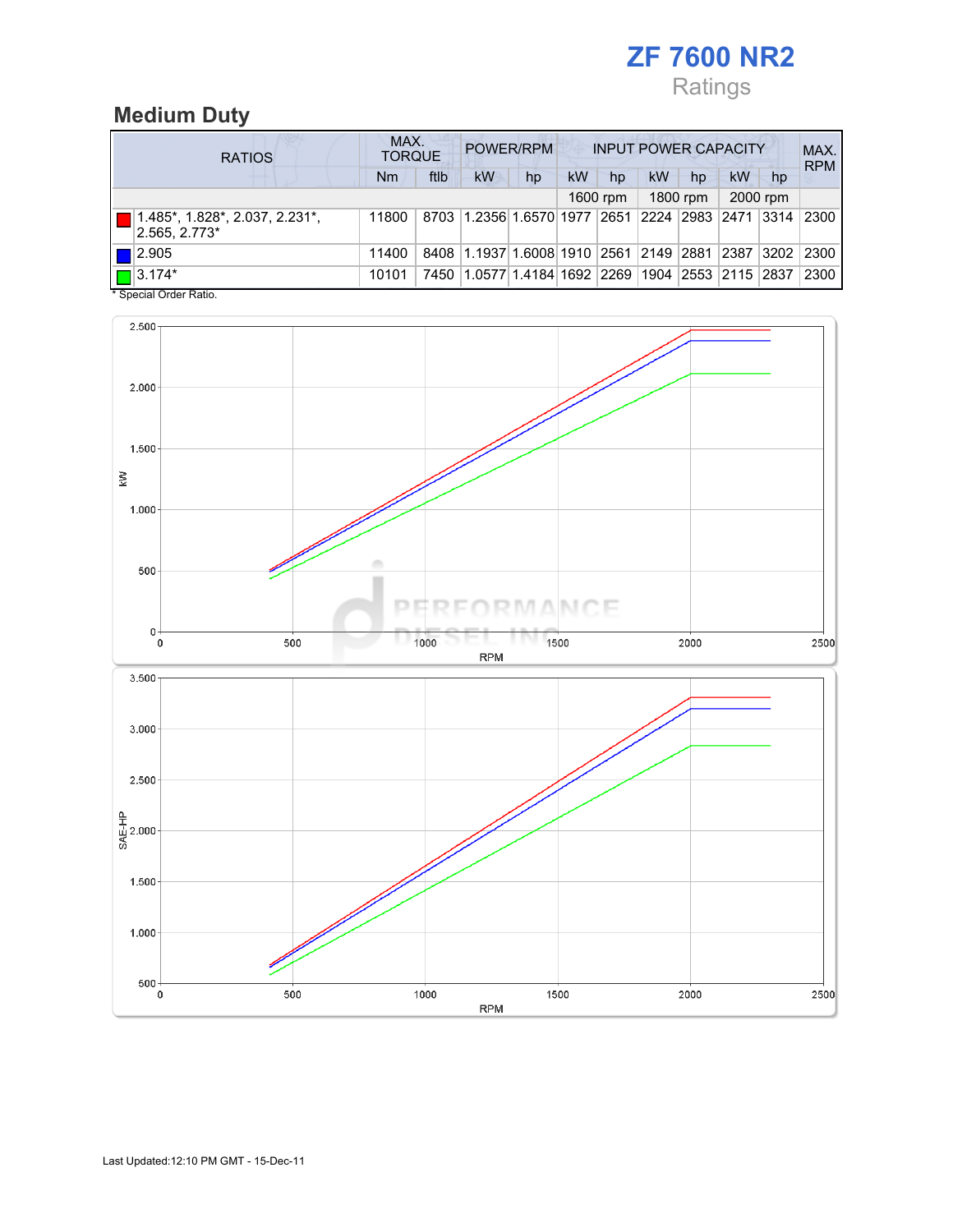# ZF 7600 NR2 Ratings

### Continuous Duty

| <b>RATIOS</b>                                   |      | MAX.<br>POWER/RPM<br><b>INPUT POWER CAPACITY</b><br><b>TORQUE</b> |                    |                                   |    |          |      |           |      |                |            |
|-------------------------------------------------|------|-------------------------------------------------------------------|--------------------|-----------------------------------|----|----------|------|-----------|------|----------------|------------|
|                                                 | Nm   | ftlb                                                              | kW                 | hp                                | kW | hp       | kW   | hp        | kW   | hp             | <b>RPM</b> |
|                                                 |      |                                                                   |                    |                                   |    | 1200 rpm |      | 1600 rpm  |      | 1800 rpm       |            |
| 1.485*, 1.828*, 2.037, 2.231*,<br>2.565, 2.773* | 9800 | 7228                                                              |                    | 1.0262 1.3761 1231                |    | 1651     |      | 1642 2202 | 1847 | 2477           | 1800       |
| 2.905                                           | 9600 | 7081                                                              |                    | 1.0052 1.3480 1206 1618 1608 2157 |    |          |      |           | 1809 | $ 2426\rangle$ | 1800       |
| $\blacksquare$ 3.174*                           | 8900 | 6564                                                              | 0.9319 1.2497 1118 |                                   |    | 1500     | 1491 | 2000      | 1677 | 2250           | 1800       |

\* Special Order Ratio.

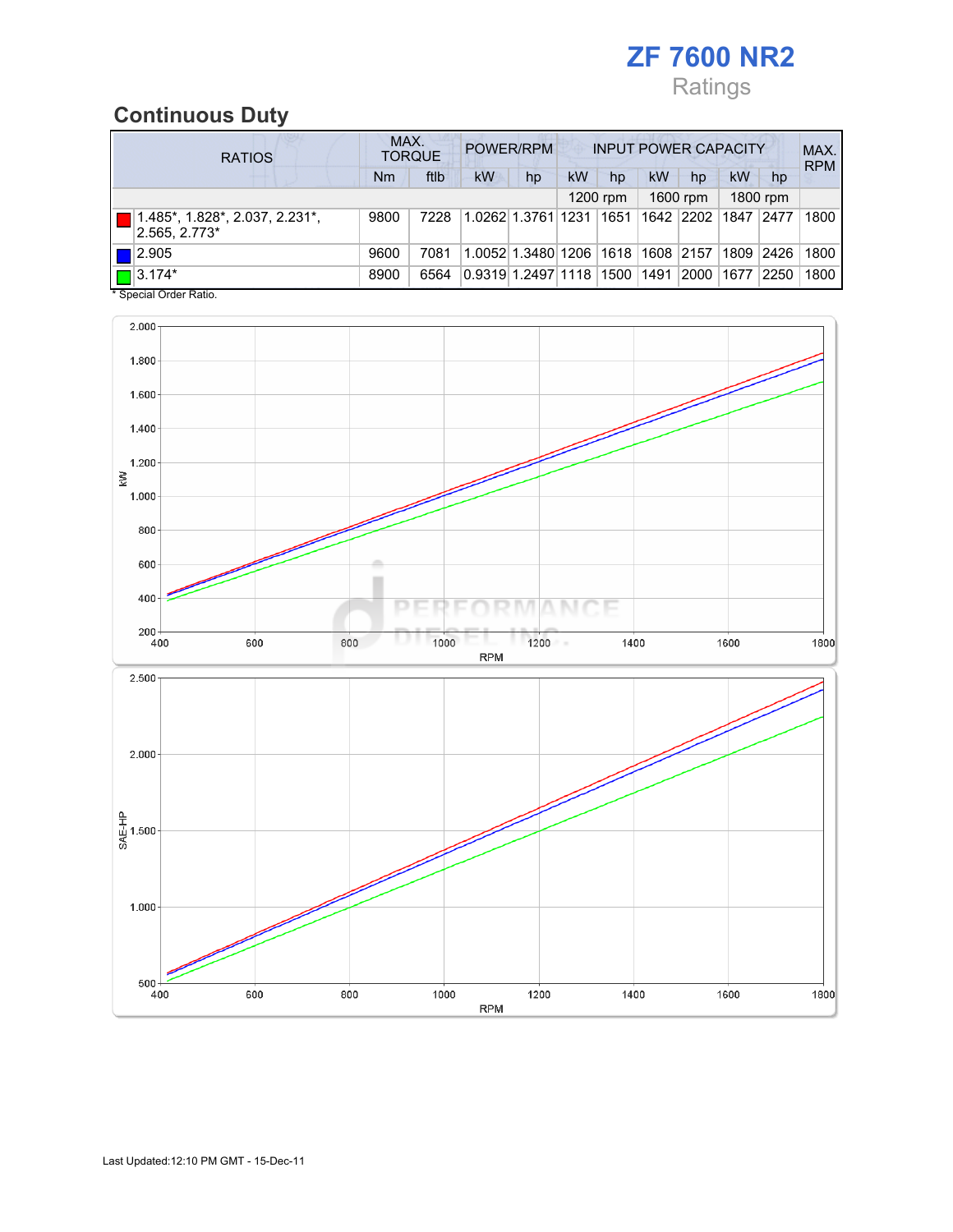



|                | mm (inches)    |                |                |                |            |                            |                |  |  |
|----------------|----------------|----------------|----------------|----------------|------------|----------------------------|----------------|--|--|
| $\overline{A}$ | B <sub>1</sub> | B <sub>2</sub> | H <sub>1</sub> | H <sub>2</sub> |            | $L_{\perp}$                | L <sub>2</sub> |  |  |
| 340 (13.4)     | 352 (13.8)     | 352 (13.8)     | 400 (15.7)     | 870 (34.2)     | 795 (31.3) | 638 (25.1)                 | 146 (5.70)     |  |  |
|                |                | Weight kg (lb) |                |                |            | Oil Capacity Litre (US qt) |                |  |  |
|                |                | 705 (1,551)    |                | 50.0(53.0)     |            |                            |                |  |  |

# Output Coupling Dimensions

|                |  |          |  |               |                                                         | <b>Bolt Holes</b> |      |              |  |  |
|----------------|--|----------|--|---------------|---------------------------------------------------------|-------------------|------|--------------|--|--|
|                |  |          |  |               |                                                         | No.               |      | Diameter (E) |  |  |
| m <sub>m</sub> |  | mm in mm |  | $\mathsf{In}$ | mm                                                      |                   | mm   |              |  |  |
|                |  |          |  |               | 320   12.6   280   11.0   230   9.06   30.0   1.18   16 |                   | 24.2 | 0.95         |  |  |